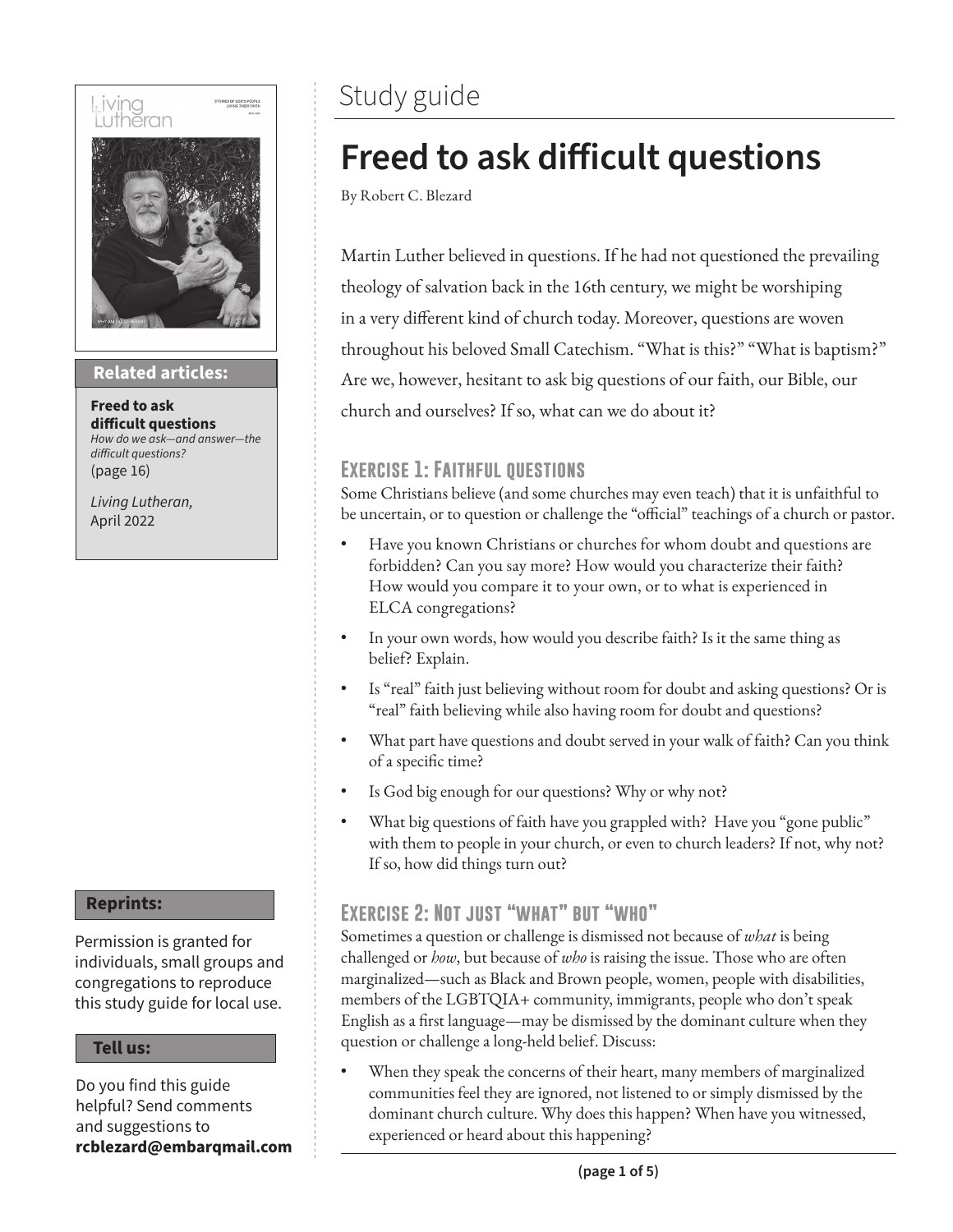

#### **Contact us:**



Chicago, IL 60631 (800) 638-3522, ext. 2540 **livinglutheran@elca.org livinglutheran.org**

*Living Lutheran* is the magazine of the Evangelical Lutheran Church in America.



**Evangelical Lutheran Church in America** God's work. Our hands.

# Study guide: **Freed to ask difficult questions** *continued*

- The ELCA has the dubious distinction of being the whitest denomination in America. How might that affect our church's ability to hear the viewpoints, questions or challenges from members of traditionally marginalized communities?
- How well are traditionally marginalized people represented in your congregation? Does that representation match that of your congregation's community? County? State? Can you explain why they are represented at this level?
- How does your congregation make sure that the voices and concerns of marginalized communities are listened to, deeply understood, respected and responded to? How could it do better?
- How can members of the dominant culture work to help ensure that people from marginalized communities are heard, understood, respected and responded to?

#### **Exercise 3: Luther's questioning**

In Martin Luther's time, there was essentially only one church in Western Europe, and it was hostile to questioning and reform. In 1517, Luther's 95 Theses publicly challenged the Roman Catholic Church's understanding of forgiveness and grace. Rejecting multiple calls to be silent and recant his ideas, Luther persisted in challenging the church, which ultimately got him excommunicated, or kicked out, in 1521. These events are credited with sparking the Protestant Reformation that eventually freed individuals and groups in Western Europe not only to question faith practices but also to gather with like-minded Christians to form their own churches.

- Why was the church in Luther's day hostile to those who posed deep questions, challenges or efforts to reform?
- Where can hostility to questioning be seen today in the world's Christian denominations and congregations? (For instance, in Pope Francis' efforts to change the Catholic Church, or the struggle over LGBTQIA+ acceptance in the United Methodist Church and other groups.)
- In rebuffing questions and challenges, to what degree do churches and leaders evidence the human tendency to resist change? What part does power and control play? What other factors are present?
- Are all religious challenges, dissent and questions worthy of being accepted and adopted by an established church body? Explain.
- Are all religious challenges, dissent and questions worthy of being listened to and evaluated? Why or why not?
- What responsibility do church leaders have to maintain orthodoxy and good church order? How should they maintain this responsibility in the face of questions and challenges?
- In what ways do all institutions and organizations struggle with the tension between orthodoxy and status quo on one side, and challenges and reform on the other?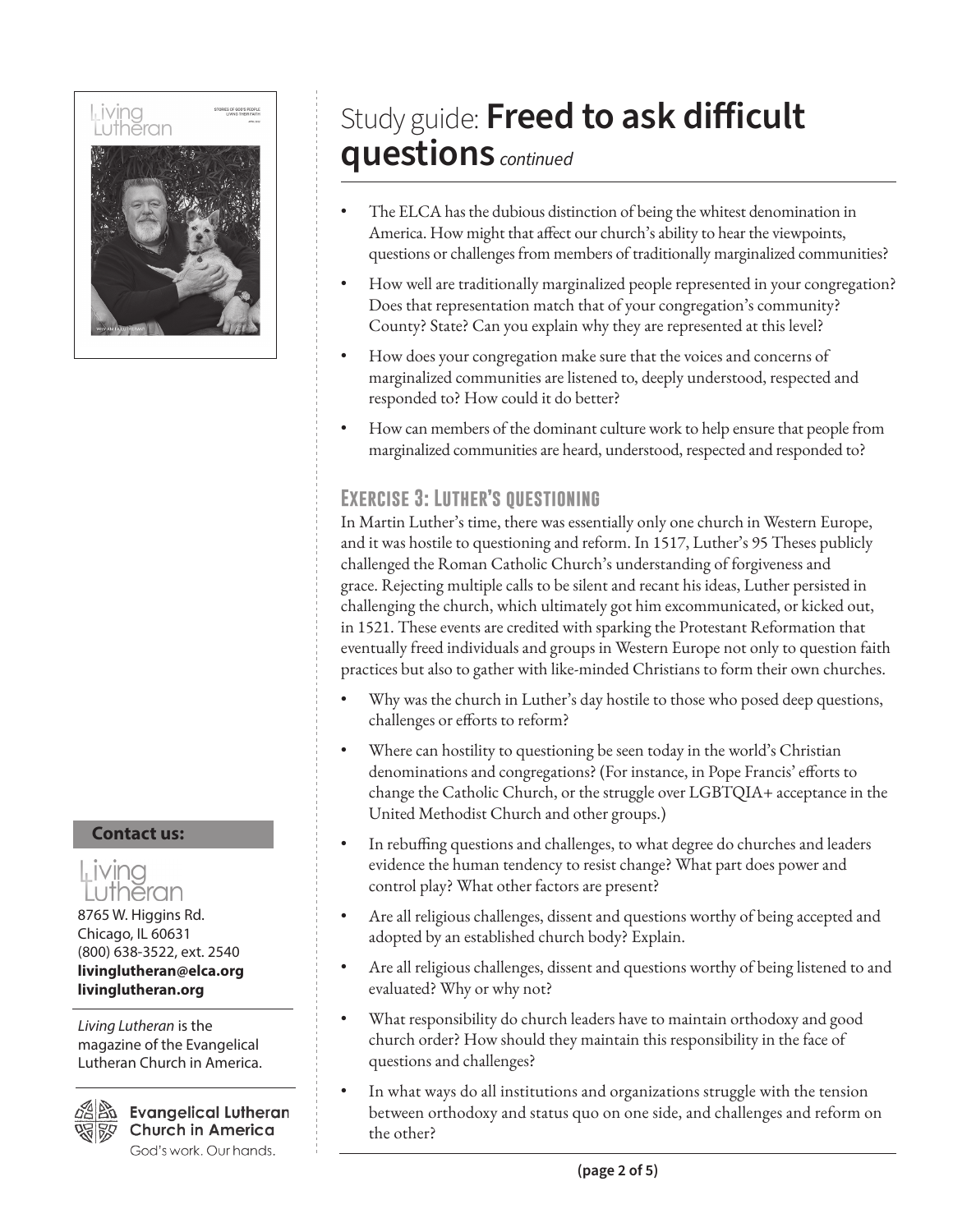

#### **Contact us:**



8765 W. Higgins Rd. Chicago, IL 60631 (800) 638-3522, ext. 2540 **livinglutheran@elca.org livinglutheran.org**

*Living Lutheran* is the magazine of the Evangelical Lutheran Church in America.

**Evangelical Lutheran Church in America** God's work. Our hands.

## Study guide: **Freed to ask difficult questions** *continued*

- If the church had been successful in silencing Luther (as it had been with reformers before him), how might that have changed the course of religious history?
- Luther expressed frustration and anger that, while his superiors demanded that he be silent and recant, his ideas and challenges were never seriously weighed on their merits. What processes could a church put in place to make certain that dissent, questions and challenges are considered thoroughly and thoughtfully?
- Whose religious voices are being ignored or facing censure or silencing today? How should any church consider them?
- As spiritual descendants of Luther, in what ways do Lutherans show an openness to questions and reform? How can we do better?

#### **Exercise 4: Ritualized questioning**

Several of the liturgies found in *Evangelical Lutheran Worship* contain questioning, such as a wedding (p. 287), baptism (pp 228-229) and Affirmation of Baptism (pp., 235-237). Review these and discuss:

- What role do these ritualized questions play in the liturgy? What purpose do they serve?
- Why is it important that a groom and bride, as well as a baptismal candidate (or the candidate's parents) receive adequate instruction before being asked the questions in a service?
- How are the questions essential for helping us determine who we are as followers of Jesus?
- Using your imagination and insight, brainstorm a forum or context in which questions could be raised, honored, evaluated and discussed by Christians who are already married or baptized.

#### **Exercise 5: Wrestling with God**

Do you think you are the only one who wrestles with God? Genesis tells the story of how Jacob wrestled all night with a mysterious "man" that he later realizes was an angel or a manifestation of God. Read Genesis 32:22-32 and discuss:

- The story is kind of strange. Describe exactly what happens, as if you were telling a child.
- Jacob doesn't let go of the divine "man" but demands—and receives—a blessing. Why did he ask for this? What does it say about God that Jacob was blessed even as he was wrestling with the divine?
- Jacob not only receives a blessing, but also a name change. (Note: It is highly significant whenever a biblical character's name changes. It reveals a change of life direction, for instance, when Abram became Abraham.) What is the new name Jacob receives, and what does it mean?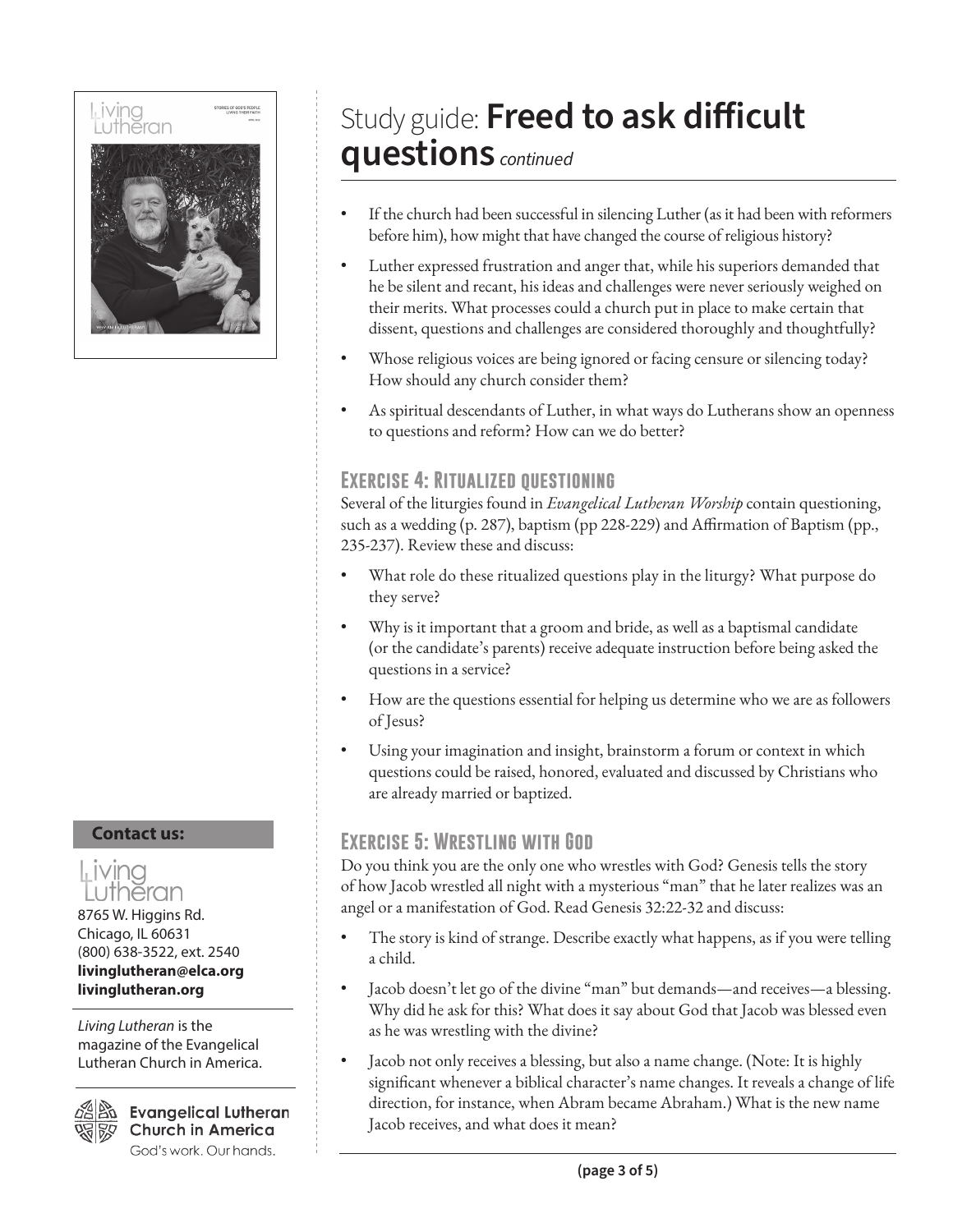

#### **Contact us:**



8765 W. Higgins Rd. Chicago, IL 60631 (800) 638-3522, ext. 2540 **livinglutheran@elca.org livinglutheran.org**

*Living Lutheran* is the magazine of the Evangelical Lutheran Church in America.



**Evangelical Lutheran Church in America** God's work. Our hands.

### Study guide: **Freed to ask difficult questions** *continued*

- Jacob struggled with God. What was the result?
- Why isn't God angry that Jacob wrestled with the divine and did not give up? In fact, what did God do for Jacob?
- What does this reveal about the nature of God? Is God angry with people who struggle with the divine? Is God ready and eager to punish those who wrestle with the divine?
- What are your faith struggles? How are you wrestling with God?
- Why can you expect a blessing for wrestling honestly?

#### **Exercise 6: Jesus' questions**

Jesus was a teacher par-excellence, and throughout the Gospels he asked dozens of tough questions. Here are just two from each Gospel. Opening your Bible, *explore them in their context* and then discuss, following the prompts that follow:

- **• Matthew 6:25b:** "Is not life more than food, and the body more than clothing?"
- **• Matthew 16:26:** "For what will it profit [people] if they gain the whole world but forfeit their life? Or what will they give in return for their life?"
- **• Mark 4:21:** "Is a lamp brought in to be put under the bushel basket, or under the bed, and not on the lampstand?"
- **• Mark 8:17-18:** "Do you still not perceive or understand? Are your hearts hardened? Do you have eyes, and fail to see? Do you have ears, and fail to hear? And do you not remember?"
- **• Luke 6:46:** "Why do you call me 'Lord, Lord,' and do not do what I tell you?"
- **• Luke 16:11-12:** "If then you have not been faithful with the dishonest wealth, who will entrust to you the true riches? And if you have not been faithful with what belongs to another, who will give you what is your own?"
- **John 3:10:** "Are you a teacher of Israel, and yet you do not understand these things?"
- **• John 14:9:** "Have I been with you all this time, Philip, and you still do not know me?"

For each, discuss:

- Who is Jesus addressing and why?
- What's going on? What is the heart of the matter? How does Jesus' question cut right to it?
- How do Jesus' questions help reframe, reshape, sharpen or correct their hearers' understandings of God and themselves?
- In what ways are Jesus' questions extremely hard?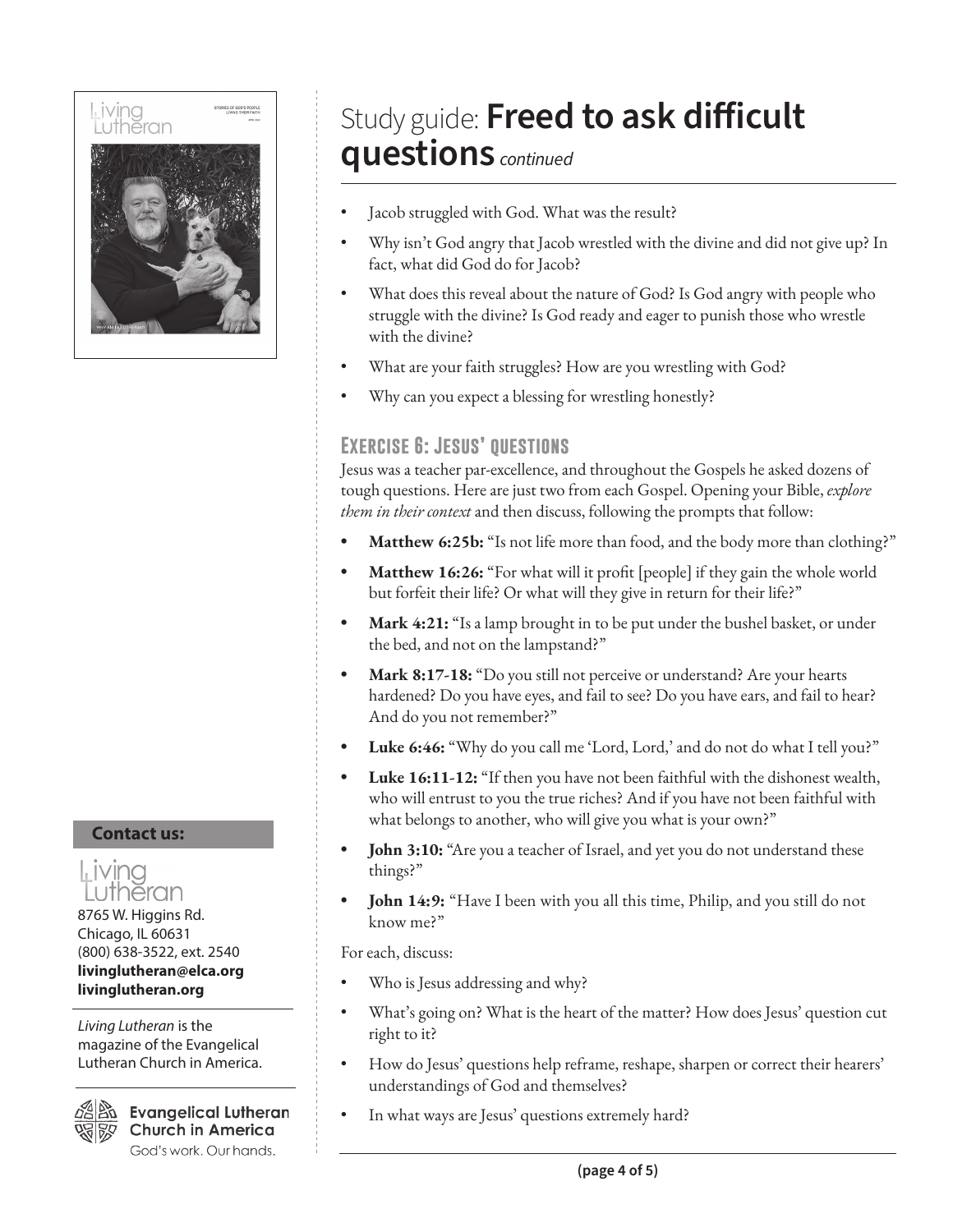

#### **About the study guide author:**

#### **Rob Blezard**

is pastor of St. Paul Lutheran Church in Aberdeen, Md. He earned a Master of Divinity degree



from Boston University School of Theology and has done further study at the Lutheran Theological Seminary at Gettysburg (Pa.), now called United Lutheran Seminary.

#### **Contact us:**

Living .utheran 8765 W. Higgins Rd. Chicago, IL 60631 (800) 638-3522, ext. 2540 **livinglutheran@elca.org livinglutheran.org**

*Living Lutheran* is the magazine of the Evangelical Lutheran Church in America.



**Evangelical Lutheran Church in America** God's work. Our hands.

### Study guide: **Freed to ask difficult questions** *continued*

- Jesus asks questions, but why doesn't he give answers? How is that an effective teaching tool?
- How and why are Jesus' questions timeless inquiries for disciples of every time and culture? Why are they for you? Your congregation?

#### **Discussion questions:**

- When you have a question about faith, Lutheranism or the Bible, where do go for answers? Why? Do you get answers to your satisfaction? Why or why not?
- Are you reluctant to ask questions about your faith because you are embarrassed to admit you don't know the answers? Do you think others know more than you do? Do you know whether they actually do?
- What faithful questions have you wrestled with or are you now wrestling with in your faith journey? What effect does your questioning have on your faith? In what ways does your questioning draw you closer to God? In what ways does your questioning draw you farther from God? Would you say your questioning is generally positive or negative?
- There's an old saying, "The only 'dumb' question is one you fail to ask." What do you think? What's true about this statement? How does it apply to your faith?
- Is questioning something about God, the Bible or our faith tradition the same thing as rejecting it? How can questioning be understood as an act of faith itself?
- Who are the voices in our denomination raising questions of faith? What are their concerns? How are their concerns being handled? Are they being listened to? How do you know?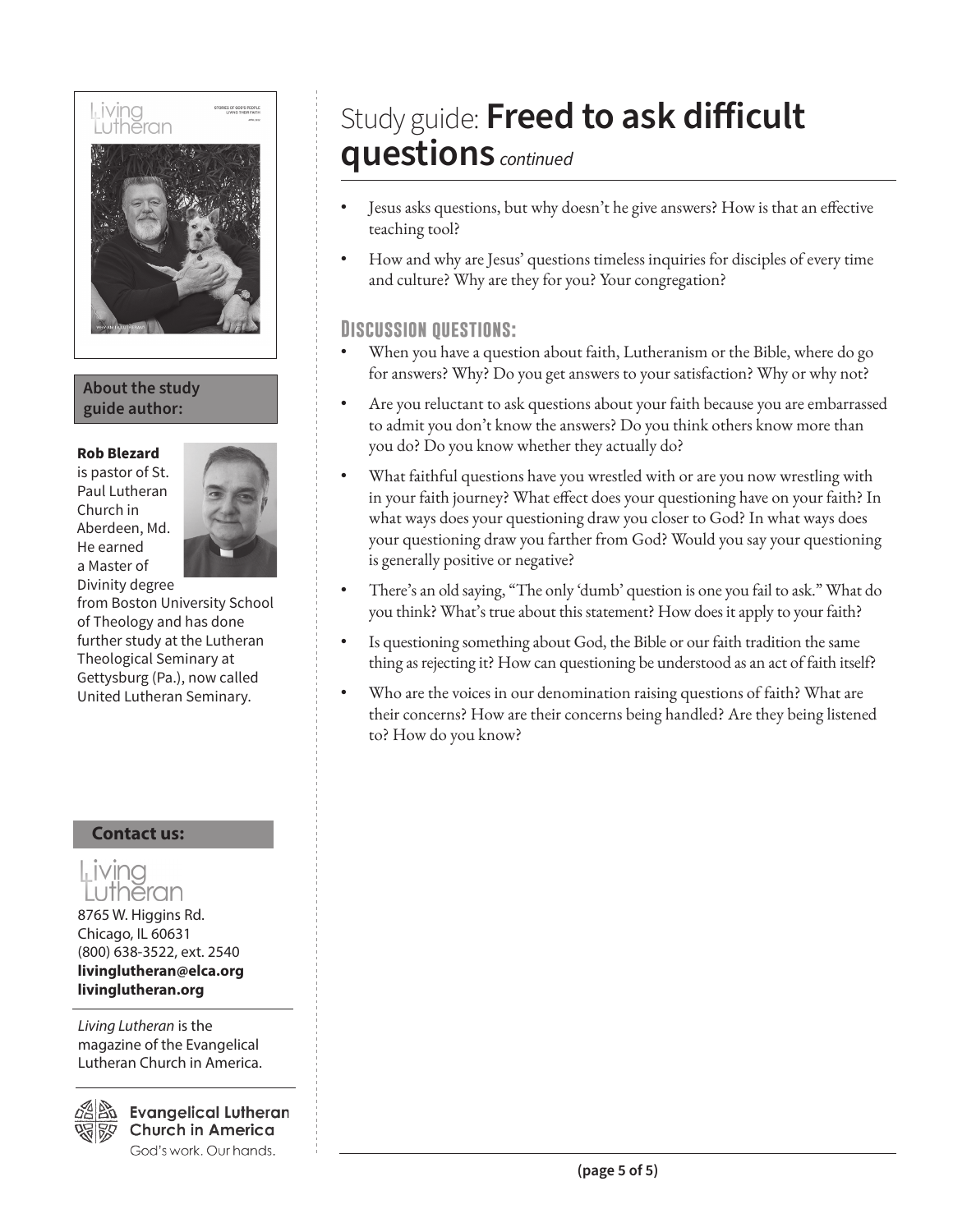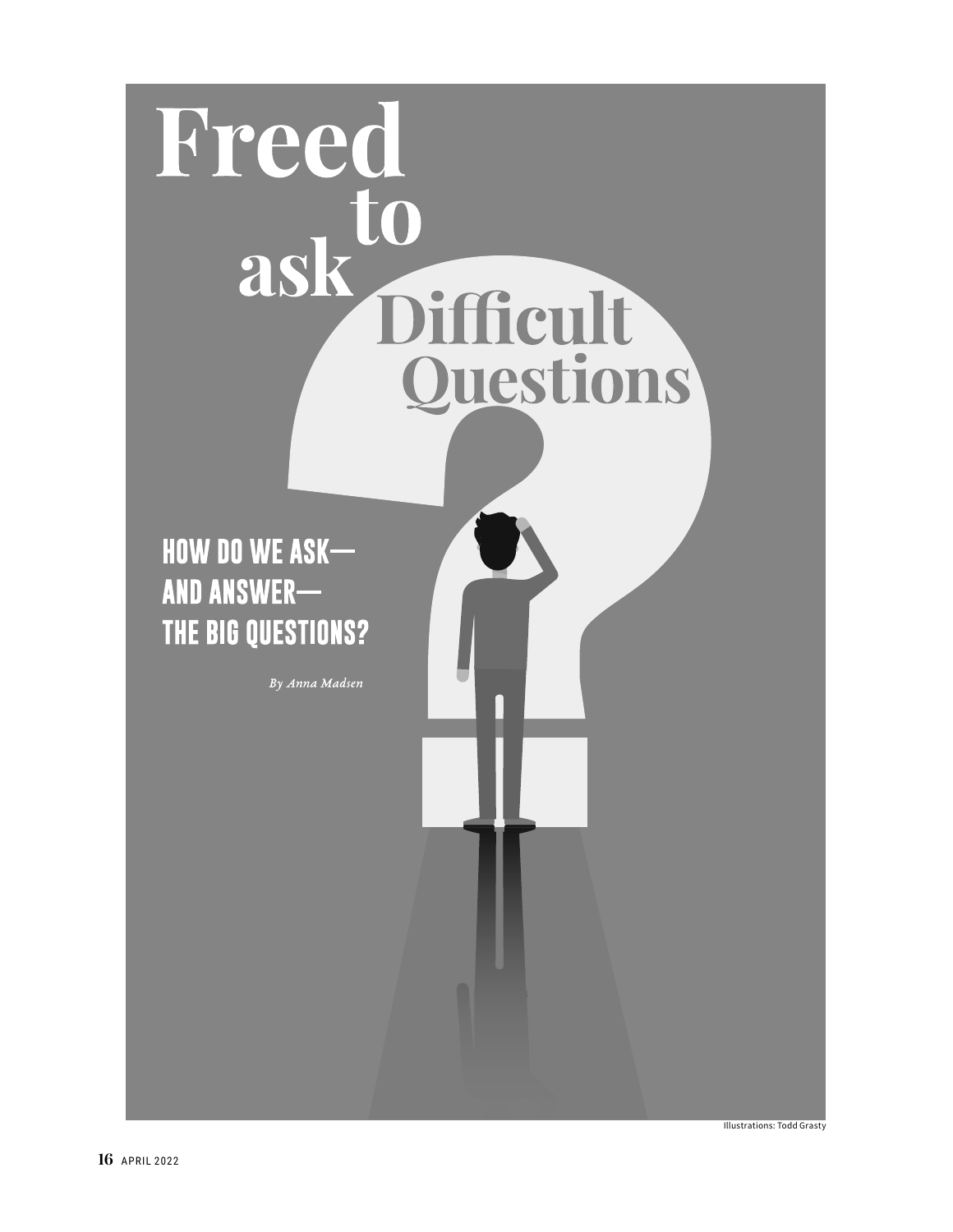Several years ago I was having an over-the-fence conversation with my neighbor. My garden lay at the edge of my property line, and her children's play set stood at the edge of hers, so we'd exchange chitchat now and again as neighbors do.

On this afternoon, she peeked over the pickets and said somewhat breathlessly, "Anna, today I had to take my daughter out of our Baptist day care and put her in the Lutheran one."

This was clearly a big deal for her. "My goodness!" I exclaimed. "Why?"

"Well," she said, "I was cleaning out her pockets and discovered a note stuck in her jeans that announced that they had been teaching her yoga."

I kept waiting for a punchline like "... in the middle of a busy street!" But it never came. Yoga, it turns out, *was* the punchline.

She waited for my response. The best I had to offer was a confused expression. Then she said, "Don't they realize that an open mind is just an open door to the devil?"

In that moment, I couldn't help but think of the beloved Lutheran poet and theologian Gerhard Frost. I imagined him with his arms draped over the fence next to me, gently reciting from his poem "The Goal":

**In parenting and teaching, let this be our aim: not to make every idea safe for children, but every child safe for ideas.**

When you get down to it, though, many of us are like my neighbor in that moment: we know what we know, we don't know what we don't, and we aren't particularly motivated to move beyond that stasis.

Those of us who identify as Christians can sometimes feel extra-emboldened—compelled, even—to be *certain*. Lutherans are not exempt from this bent.

For starters, we belong to a credal church—a body of Christians who confess the Apostles' and Nicene creeds, these statements of certainty. We are used to asserting unequivocally that we believe something—it's expected of us. Even we Lutherans for whom grace is so foundational and Paul's reassurance that nothing can separate us from God's love (Romans 8) is central—can be uncomfortable asking questions.

#### **A hermeneutic of hospitality**

There are a handful of reasons why Christians hesitate to ask questions.

First, questions might indicate doubt. If we doubt, we might disbelieve. And if we disbelieve, well

# **Those of us** who identify as Christians can sometimes feel compelled to be to be<br>certain.

… then what? How, we wonder, will God feel about that, about us, who once believed but are no longer as certain?

Second, we might worry that asking questions borders on disrespect. Can there be things about which God does not want us to wonder? Is asking questions an act of audacity and pride in the face of a mysterious, ineffable, powerful God?

Third, asking questions in public betrays that you can't grasp something that perhaps you ought to. Admitting that you don't know, you don't understand or you're not sure makes you vulnerable. It's safer to pretend we have it all down pat.

And fourth, raising a question can change present and reigning realities. Asking a question can be risky because it can upend the way things are and always have been.

One way of thinking about questions is through our Christian commitment to hospitality. No virtue, no habit, no representation nor manifestation of God's essence and identity is more valued in Scripture than hospitality. Welcoming the stranger is God's modus operandi—and therefore ours as well.

Might we consider being hospitable not only to people but to questions as well?

In *Just Hospitality: God's Welcome in a World of Difference* (Westminster John Knox Press, 2009), feminist theologian Letty M. Russell writes: "In facing the challenge of a world of abundant difference and more than abundant experiences of exclusion and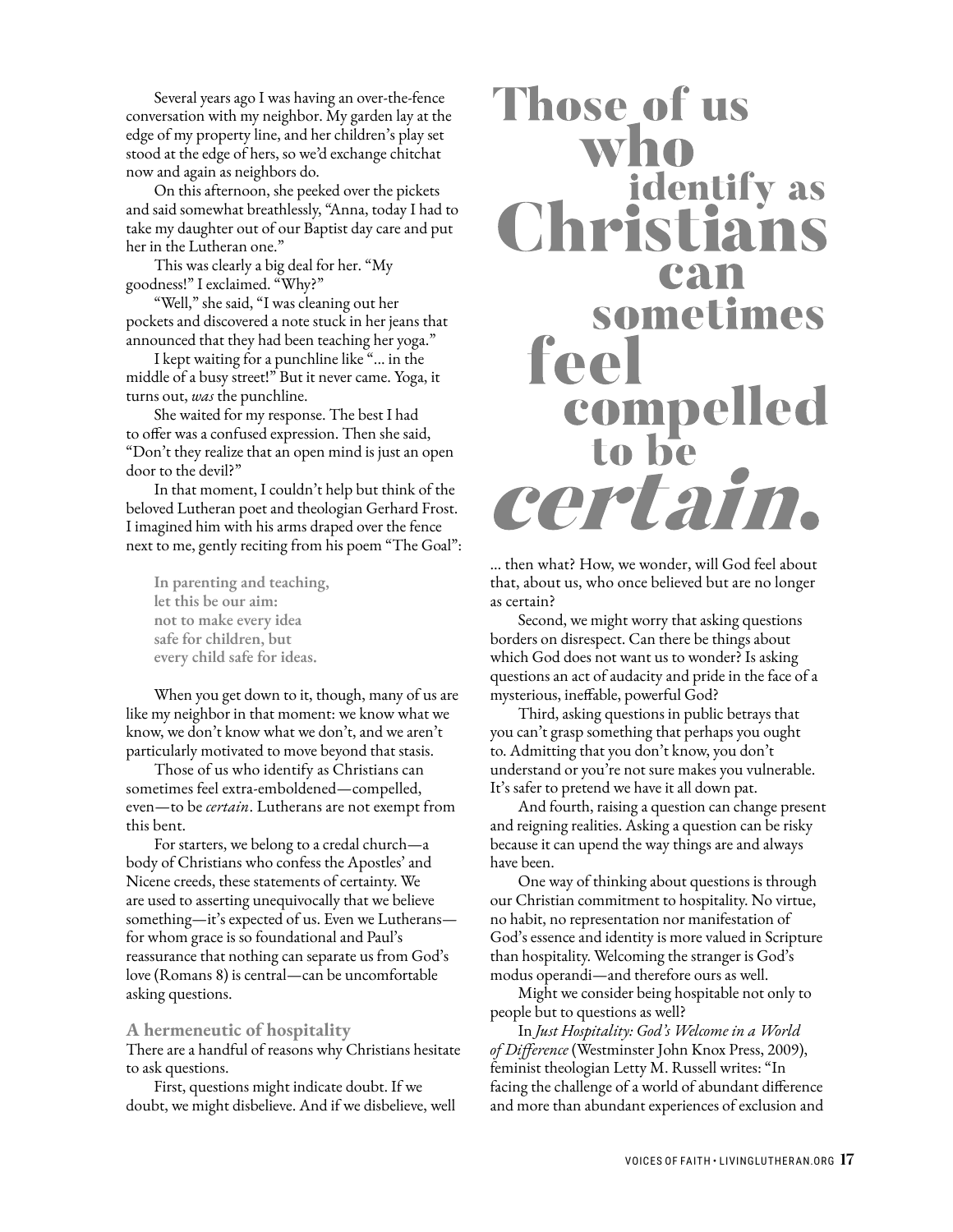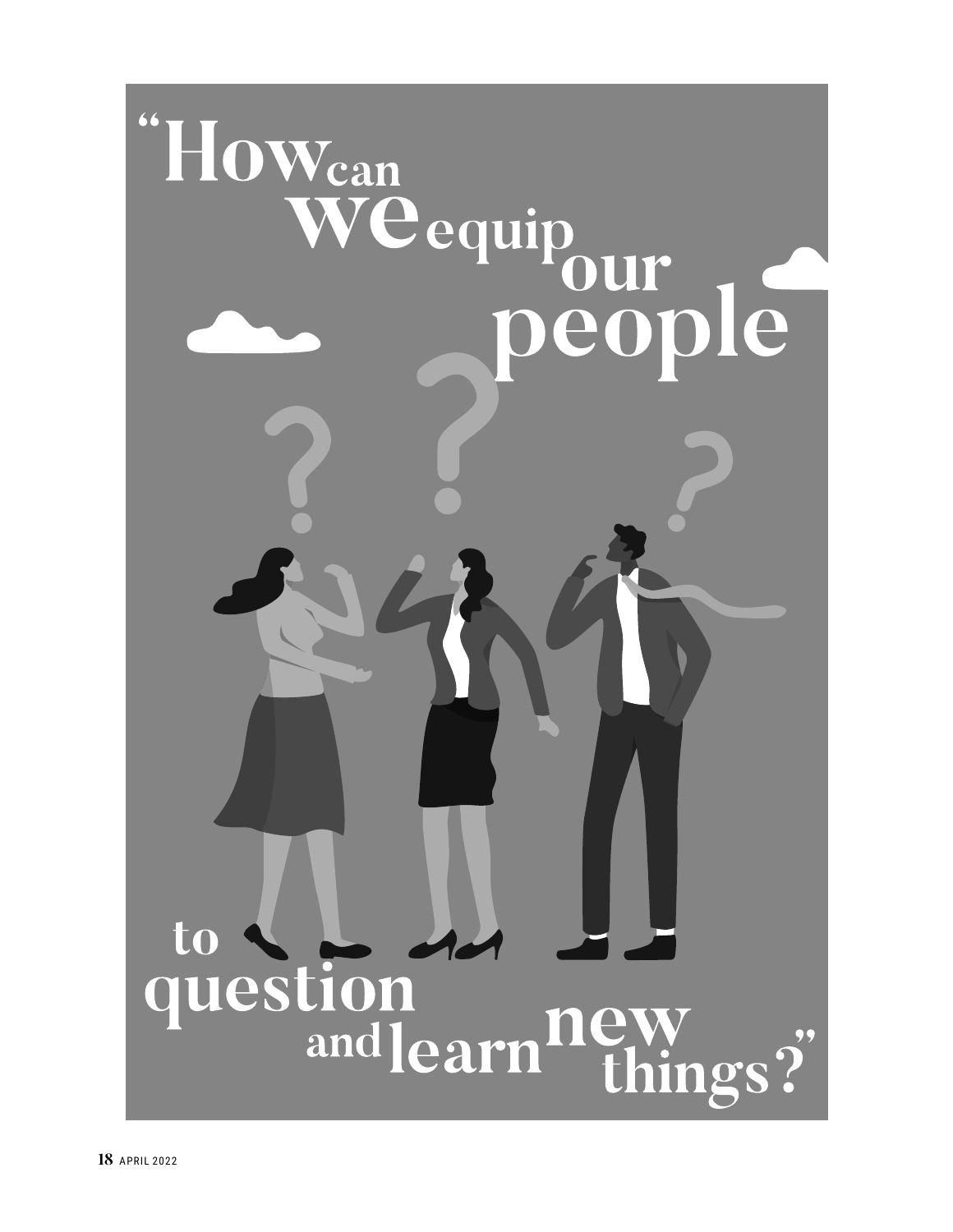# Byengag the margins, engage the possibil and promise that can bring about something

suffering, often rooted in a disdain for the 'other,' a feminist hermeneutics of hospitality can make it clear that in God's sight no one is 'other' .….

"[A] hermeneutic of hospitality can (1) pay attention to the power quotient involved in what is said and who is saying it, (2) give priority to the *perspective of the outsider,* and (3) rejoice in *God's unfolding promise."* 

In Russell's articulation, we must recognize God in that hospitality-informed questioning because, though God's promise is for all people, God is particularly concerned with people on the margins.

In one fell swoop Russell calms any fears we might have about asking questions in a faith context. God is always working at the margins, even the margins of our knowledge and imagination. By engaging those margins, we engage the possibility and promise that God—the God who brings peace out of fear and life out of death—can bring about something new.

**New ways of thinking and being** Those who hold power can be the most averse to questions, a fact well known by people who traditionally lack it (people of color, women, members of the LGBTQIA+ community, immigrants). Womanist theology, which centers the experiences of Black women, has been at the forefront of posing this fundamental question (a favorite of theologian Delores S. Williams): "Whose voice is not being heard?"

Considering questions from the perspective of hospitality may prompt not only new wondering but new welcomes and ways of being.

"I became Lutheran because you can question," said DaMisha McFarland-Pollock, a student at Wartburg Theological Seminary, Dubuque, Iowa. "That has been very freeing to know that you can question Scripture, you can even challenge Scripture, because of grace. But I've been struck by how little we've articulated this truth within our congregations."

Some people, she said, reserve the right to question only to church leaders. "When a pastor begins to teach that it's possible to question and to imagine, that can be very disorienting to people in the pews."

McFarland-Pollock wondered why she didn't learn about certain kinds of question-asking until she was in seminary. "I thought, 'Why? Why do I learn that in *seminary*?' God is big enough to handle our questions. We don't need to protect, we don't need to safeguard God. How can we equip our people to question and learn new things?"

She also wonders whether the ELCA has the capacity and courage to consider new ways of thinking and being. In her experience, most theological frameworks, liturgical traditions, preaching styles and cultural reference points stem from a white—especially white male—framework. "As a Black woman, when will the ELCA allow leaders of color to be our authentic selves instead of having to morph into a white man in our theology and in our articulation of our theology?" she asked.

In other words, how does grace—the cornerstone tradition Lutherans offer to the broader church affect our understanding of not only God's *ultimate* welcome to all people but also the collateral *Christian* welcome to all people, and consequent new selfunderstandings of the people of God?

#### **Our baptismal identity**

Lutheran philosopher Tom Christenson loved questions such as these. He sought to cultivate a culture of questions, especially in the church and at Lutheran liberal arts colleges. (Christenson and my father were colleagues at Concordia College in Moorhead, Minn.)

In 1980, Christenson preached a chapel sermon at Concordia titled "A Place for Honest Questioning."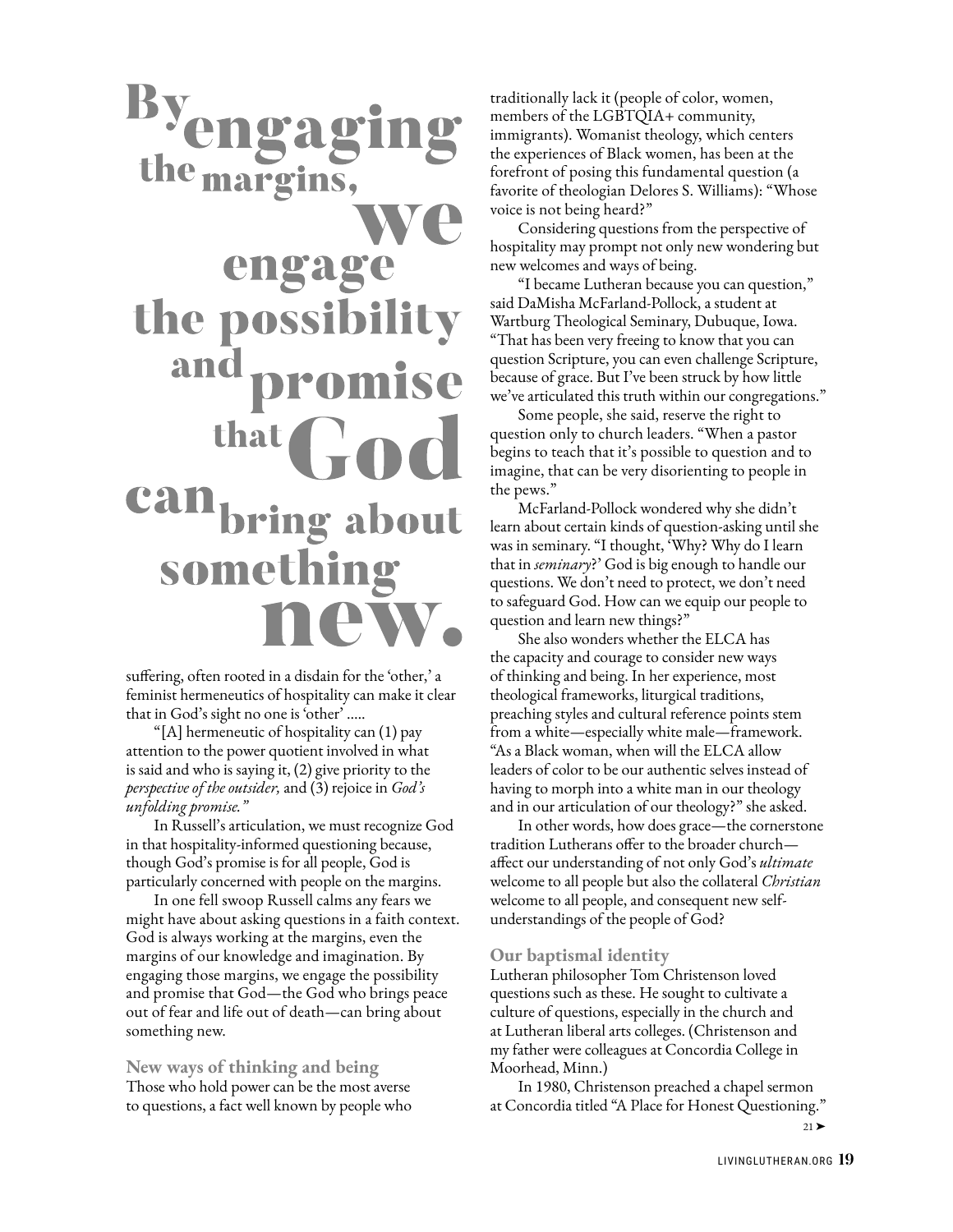

they<br>sincere.